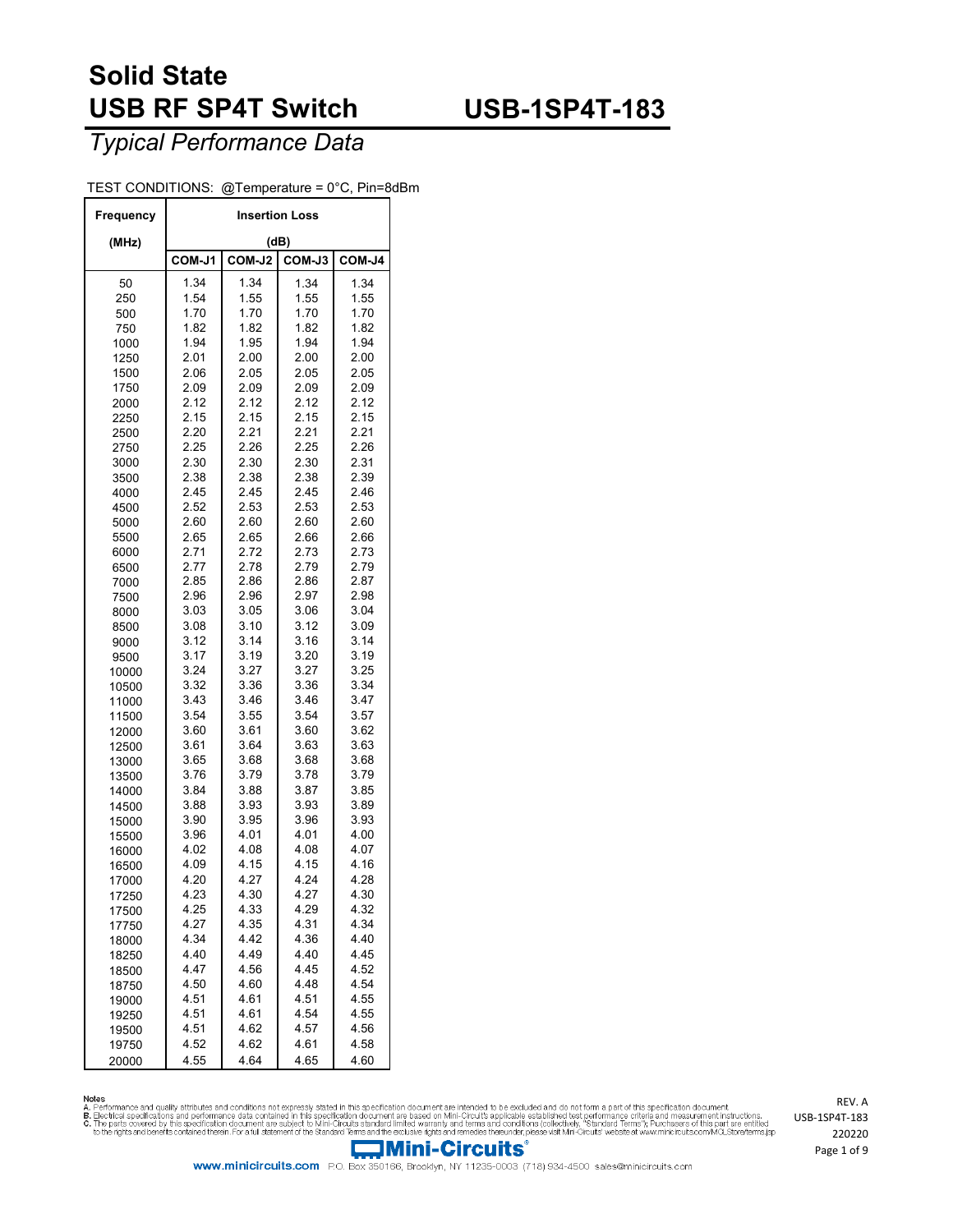## **USB-1SP4T-183**

### *Typical Performance Data*

TEST CONDITIONS: @Temperature = 0°C, Pin=8dBm

| Frequency      |              |                | VSWR,<br><b>Active Ports</b> |               | VSWR,<br><b>Internally Terminated Ports</b> |              |              |               |                |
|----------------|--------------|----------------|------------------------------|---------------|---------------------------------------------|--------------|--------------|---------------|----------------|
| (MHz)          |              |                | ( : 1)                       |               |                                             | (.1)         |              |               |                |
|                | <b>COM</b>   | J <sub>1</sub> | J2                           | $\mathsf{J3}$ | J <sub>4</sub>                              | J1           | J2           | $\mathsf{J3}$ | J <sub>4</sub> |
| 50             | 1.21         | 1.20           | 1.20                         | 1.20          | 1.20                                        | 1.08         | 1.09         | 1.11          | 1.11           |
| 250            | 1.17         | 1.15           | 1.15                         | 1.14          | 1.14                                        | 1.05         | 1.06         | 1.08          | 1.08           |
| 500            | 1.13         | 1.12           | 1.12                         | 1.12          | 1.12                                        | 1.06         | 1.07         | 1.09          | 1.09           |
| 750            | 1.10         | 1.09           | 1.10                         | 1.10          | 1.09                                        | 1.07         | 1.07         | 1.10          | 1.10           |
| 1000           | 1.08         | 1.09           | 1.10                         | 1.08          | 1.09                                        | 1.08         | 1.08         | 1.10          | 1.11           |
| 1250           | 1.09         | 1.10           | 1.10                         | 1.09          | 1.09                                        | 1.09         | 1.08         | 1.11          | 1.12           |
| 1500           | 1.10         | 1.11           | 1.09                         | 1.09          | 1.10                                        | 1.10         | 1.08         | 1.11          | 1.12           |
| 1750           | 1.09         | 1.09           | 1.06                         | 1.06          | 1.07                                        | 1.10         | 1.08         | 1.11          | 1.12           |
| 2000<br>2250   | 1.06<br>1.05 | 1.04           | 1.02<br>1.03                 | 1.02          | 1.03                                        | 1.09         | 1.07<br>1.06 | 1.10<br>1.09  | 1.11           |
| 2500           | 1.07         | 1.03<br>1.07   | 1.08                         | 1.02<br>1.07  | 1.03<br>1.08                                | 1.08<br>1.07 | 1.05         | 1.08          | 1.10<br>1.08   |
| 2750           | 1.10         | 1.11           | 1.11                         | 1.10          | 1.12                                        | 1.06         | 1.04         | 1.07          | 1.07           |
| 3000           | 1.12         | 1.14           | 1.13                         | 1.12          | 1.15                                        | 1.05         | 1.03         | 1.06          | 1.05           |
| 3500           | 1.13         | 1.15           | 1.13                         | 1.14          | 1.16                                        | 1.04         | 1.02         | 1.05          | 1.03           |
| 4000           | 1.12         | 1.11           | 1.10                         | 1.11          | 1.12                                        | 1.03         | 1.01         | 1.03          | 1.01           |
| 4500           | 1.14         | 1.05           | 1.04                         | 1.04          | 1.04                                        | 1.05         | 1.02         | 1.02          | 1.03           |
| 5000           | 1.16         | 1.10           | 1.08                         | 1.07          | 1.08                                        | 1.08         | 1.05         | 1.06          | 1.08           |
| 5500           | 1.07         | 1.08           | 1.07                         | 1.07          | 1.07                                        | 1.11         | 1.09         | 1.11          | 1.13           |
| 6000           | 1.08         | 1.07           | 1.05                         | 1.07          | 1.07                                        | 1.15         | 1.12         | 1.16          | 1.17           |
| 6500           | 1.15         | 1.08           | 1.04                         | 1.07          | 1.07                                        | 1.17         | 1.14         | 1.19          | 1.20           |
| 7000           | 1.13         | 1.14           | 1.10                         | 1.09          | 1.13                                        | 1.17         | 1.15         | 1.20          | 1.19           |
| 7500           | 1.18         | 1.25           | 1.20                         | 1.21          | 1.24                                        | 1.15         | 1.14         | 1.19          | 1.16           |
| 8000           | 1.20         | 1.22           | 1.22                         | 1.25          | 1.21                                        | 1.13         | 1.14         | 1.19          | 1.13           |
| 8500           | 1.15         | 1.12           | 1.16                         | 1.21          | 1.13                                        | 1.10         | 1.13         | 1.19          | 1.10           |
| 9000           | 1.10         | 1.04           | 1.08                         | 1.14          | 1.07                                        | 1.09         | 1.14         | 1.19          | 1.11           |
| 9500           | 1.08         | 1.04           | 1.04                         | 1.07          | 1.03                                        | 1.09         | 1.14         | 1.19          | 1.14           |
| 10000          | 1.11         | 1.14           | 1.17                         | 1.15          | 1.07                                        | 1.09         | 1.13         | 1.17          | 1.16           |
| 10500          | 1.19         | 1.20           | 1.25                         | 1.24          | 1.19                                        | 1.09         | 1.10         | 1.14          | 1.18           |
| 11000          | 1.29         | 1.25           | 1.25                         | 1.24          | 1.28                                        | 1.12         | 1.09         | 1.12          | 1.20           |
| 11500          | 1.31<br>1.21 | 1.29<br>1.29   | 1.24                         | 1.22          | 1.31                                        | 1.16         | 1.11         | 1.13          | 1.22           |
| 12000<br>12500 | 1.08         | 1.19           | 1.23<br>1.16                 | 1.21<br>1.15  | 1.28<br>1.17                                | 1.19<br>1.21 | 1.15<br>1.18 | 1.16<br>1.18  | 1.22<br>1.22   |
| 13000          | 1.11         | 1.12           | 1.08                         | 1.07          | 1.15                                        | 1.21         | 1.18         | 1.18          | 1.18           |
| 13500          | 1.23         | 1.27           | 1.22                         | 1.19          | 1.27                                        | 1.19         | 1.16         | 1.17          | 1.13           |
| 14000          | 1.26         | 1.32           | 1.29                         | 1.27          | 1.26                                        | 1.15         | 1.13         | 1.15          | 1.07           |
| 14500          | 1.18         | 1.24           | 1.23                         | 1.25          | 1.16                                        | 1.11         | 1.09         | 1.13          | 1.02           |
| 15000          | 1.12         | 1.11           | 1.11                         | 1.17          | 1.06                                        | 1.06         | 1.04         | 1.09          | 1.03           |
| 15500          | 1.15         | 1.02           | 1.01                         | 1.09          | 1.02                                        | 1.02         | 1.01         | 1.05          | 1.07           |
| 16000          | 1.16         | 1.03           | 1.04                         | 1.09          | 1.02                                        | 1.07         | 1.08         | 1.03          | 1.12           |
| 16500          | 1.16         | 1.08           | 1.08                         | 1.09          | 1.14                                        | 1.14         | 1.16         | 1.08          | 1.17           |
| 17000          | 1.26         | 1.21           | 1.22                         | 1.16          | 1.26                                        | 1.20         | 1.23         | 1.13          | 1.21           |
| 17250          | 1.25         | 1.23           | 1.25                         | 1.17          | 1.26                                        | 1.22         | 1.25         | 1.14          | 1.22           |
| 17500          | 1.18         | 1.19           | 1.21                         | 1.13          | 1.21                                        | 1.23         | 1.26         | 1.14          | 1.21           |
| 17750          | 1.08         | 1.18           | 1.20                         | 1.09          | 1.19                                        | 1.23         | 1.27         | 1.14          | 1.20           |
| 18000          | 1.08         | 1.24           | 1.26                         | 1.13          | 1.24                                        | 1.23         | 1.26         | 1.12          | 1.19           |
| 18250          | 1.17         | 1.34           | 1.35                         | 1.19          | 1.33                                        | 1.22         | 1.25         | 1.10          | 1.17           |
| 18500          | 1.24         | 1.40           | 1.42                         | 1.24          | 1.37                                        | 1.19         | 1.22         | 1.08          | 1.14           |
| 18750<br>19000 | 1.25<br>1.24 | 1.40<br>1.36   | 1.43<br>1.40                 | 1.24<br>1.21  | 1.36<br>1.31                                | 1.17<br>1.14 | 1.19<br>1.16 | 1.05<br>1.03  | 1.13<br>1.12   |
| 19250          | 1.21         | 1.29           | 1.33                         | 1.18          | 1.24                                        | 1.11         | 1.13         | 1.02          | 1.12           |
| 19500          | 1.19         | 1.21           | 1.26                         | 1.17          | 1.16                                        | 1.09         | 1.11         | 1.04          | 1.12           |
| 19750          | 1.17         | 1.15           | 1.21                         | 1.18          | 1.09                                        | 1.06         | 1.09         | 1.05          | 1.12           |
| 20000          | 1.17         | 1.10           | 1.15                         | 1.19          | 1.04                                        | 1.05         | 1.08         | 1.06          | 1.12           |

Notes<br>A. Performance and quality attributes and conditions not expressly stated in this specification document are intended to be excluded and do not form a part of this specification document.<br>B. Beotrical specifications



USB-1SP4T-183 Page 2 of 9

REV. A

www.minicircuits.com P.O. Box 350166, Brooklyn, NY 11235-0003 (718) 934-4500 sales@minicircuits.com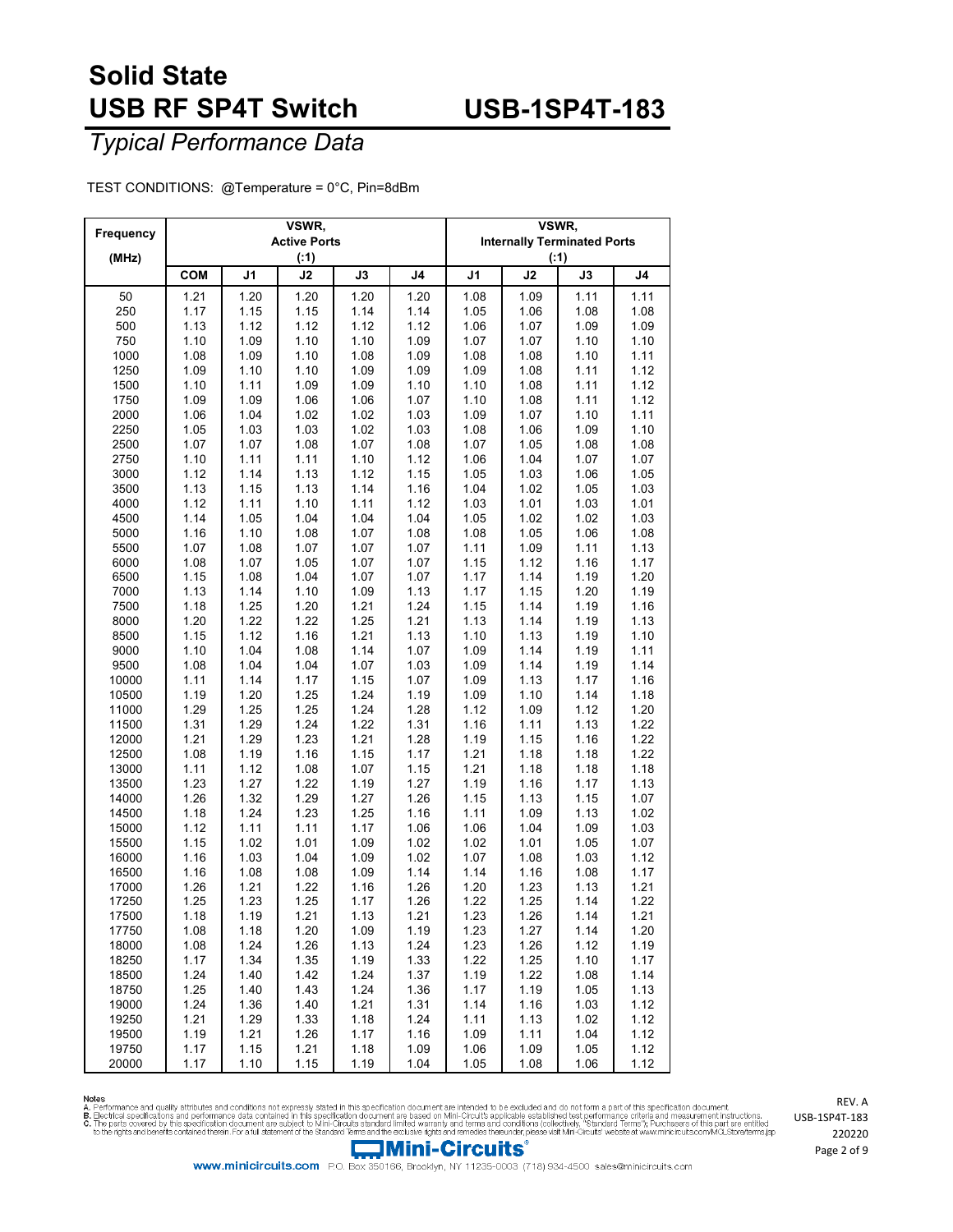## **USB-1SP4T-183**

### *Typical Performance Data*

TEST CONDITIONS: @Temperature = 0°C, Pin=8dBm

|              |                | Isolation        |         |         | Isolation            |        |         |         |  |  |
|--------------|----------------|------------------|---------|---------|----------------------|--------|---------|---------|--|--|
| Frequency    |                | @ Active states  |         |         | @ Disconnected state |        |         |         |  |  |
| (MHz)        |                | (dB)             |         |         | (dB)                 |        |         |         |  |  |
|              | COM-1          | COM-2            | $J2-J3$ | $J3-J4$ | COM-1                | COM-2  | $J2-J3$ | $J3-J4$ |  |  |
| 50           | 90.02          | 103.15           | 114.03  | 89.05   | 107.87               | 104.68 | 102.71  | 101.14  |  |  |
| 250          | 84.39          | 109.53           | 103.62  | 86.41   | 105.78               | 104.74 | 107.63  | 93.91   |  |  |
| 500          | 78.18          | 102.58           | 107.72  | 81.96   | 103.16               | 111.29 | 111.55  | 89.06   |  |  |
| 750          | 74.39          | 101.48           | 97.77   | 78.12   | 104.48               | 104.82 | 109.78  | 85.38   |  |  |
|              | 71.78          |                  | 104.57  | 75.85   |                      | 107.41 | 101.42  | 83.45   |  |  |
| 1000<br>1250 |                | 106.39<br>109.85 |         |         | 104.95<br>107.43     | 102.80 | 109.80  | 81.90   |  |  |
|              | 69.83<br>68.52 |                  | 110.40  | 74.27   |                      |        | 109.79  |         |  |  |
| 1500         |                | 110.86           | 110.39  | 73.09   | 106.23               | 110.87 |         | 80.55   |  |  |
| 1750         | 67.41          | 112.63           | 115.24  | 72.05   | 102.84               | 113.22 | 109.23  | 79.44   |  |  |
| 2000         | 66.78          | 114.23           | 106.85  | 71.02   | 109.63               | 108.35 | 107.03  | 78.29   |  |  |
| 2250         | 66.24          | 120.49           | 105.74  | 70.21   | 109.94               | 99.77  | 103.61  | 77.83   |  |  |
| 2500         | 65.75          | 117.17           | 105.25  | 69.37   | 105.18               | 106.11 | 110.58  | 76.85   |  |  |
| 2750         | 65.46          | 96.19            | 103.79  | 68.75   | 103.75               | 106.01 | 107.19  | 76.38   |  |  |
| 3000         | 65.03          | 109.20           | 105.29  | 68.52   | 110.49               | 97.89  | 112.49  | 75.26   |  |  |
| 3500         | 64.41          | 103.93           | 101.73  | 67.85   | 109.45               | 112.46 | 112.59  | 73.98   |  |  |
| 4000         | 64.16          | 115.06           | 109.77  | 67.37   | 108.15               | 104.90 | 114.32  | 72.68   |  |  |
| 4500         | 64.14          | 108.91           | 111.48  | 66.91   | 109.10               | 106.92 | 105.63  | 71.30   |  |  |
| 5000         | 64.13          | 107.52           | 103.76  | 66.79   | 103.75               | 111.41 | 107.39  | 70.05   |  |  |
| 5500         | 63.94          | 105.13           | 103.08  | 66.50   | 107.40               | 104.43 | 109.23  | 68.84   |  |  |
| 6000         | 63.60          | 116.63           | 108.95  | 66.10   | 105.48               | 112.23 | 105.91  | 67.87   |  |  |
| 6500         | 63.18          | 111.87           | 116.18  | 66.03   | 112.35               | 114.35 | 113.84  | 67.22   |  |  |
| 7000         | 62.68          | 106.75           | 105.77  | 66.39   | 111.52               | 112.92 | 109.71  | 66.93   |  |  |
| 7500         | 62.02          | 111.97           | 103.11  | 66.42   | 102.23               | 113.90 | 111.71  | 67.26   |  |  |
| 8000         | 61.39          | 105.55           | 104.66  | 65.77   | 109.28               | 111.07 | 116.03  | 67.87   |  |  |
| 8500         | 60.93          | 109.12           | 103.36  | 65.58   | 107.71               | 112.96 | 107.38  | 68.94   |  |  |
| 9000         | 60.87          | 102.25           | 109.22  | 66.12   | 108.17               | 110.16 | 110.98  | 70.68   |  |  |
| 9500         | 61.17          | 113.17           | 111.51  | 66.64   | 114.85               | 109.97 | 110.34  | 72.89   |  |  |
| 10000        | 61.47          | 106.10           | 105.92  | 66.70   | 115.89               | 104.00 | 116.21  | 73.70   |  |  |
| 10500        | 61.43          | 104.47           | 108.25  | 65.12   | 107.95               | 108.36 | 107.29  | 74.31   |  |  |
| 11000        | 61.45          | 103.03           | 101.71  | 64.62   | 106.11               | 102.73 | 116.73  | 75.30   |  |  |
| 11500        | 61.71          | 105.04           | 97.34   | 63.70   | 103.14               | 105.75 | 115.08  | 73.90   |  |  |
| 12000        | 62.07          | 104.64           | 97.57   | 62.71   | 112.59               | 108.34 | 105.41  | 73.34   |  |  |
| 12500        | 62.19          | 107.72           | 95.76   | 62.53   | 105.14               | 107.58 | 110.33  | 75.76   |  |  |
| 13000        | 62.16          | 109.24           | 99.79   | 61.98   | 106.49               | 108.05 | 114.91  | 75.39   |  |  |
| 13500        | 62.17          | 115.21           | 93.31   | 61.56   | 100.70               | 106.03 | 108.68  | 74.73   |  |  |
| 14000        | 62.32          | 105.57           | 95.96   | 61.88   | 106.99               | 103.08 | 107.25  | 78.20   |  |  |
| 14500        | 62.40          | 104.79           | 93.39   | 61.78   | 108.04               | 105.97 | 110.82  | 77.60   |  |  |
| 15000        | 61.86          | 109.11           | 93.02   | 61.86   | 101.22               | 110.10 | 112.76  | 75.22   |  |  |
| 15500        | 60.99          | 108.26           | 97.12   | 61.87   | 100.13               | 97.30  | 107.01  | 72.53   |  |  |
| 16000        | 60.32          | 102.45           | 95.91   | 61.16   | 108.71               | 100.44 | 111.70  | 70.54   |  |  |
| 16500        | 59.95          | 100.70           | 92.60   | 59.75   | 95.88                | 100.40 | 109.30  | 69.65   |  |  |
| 17000        | 59.51          | 97.58            | 96.60   | 59.20   | 109.74               | 96.40  | 109.08  | 67.70   |  |  |
| 17250        | 59.11          | 95.71            | 93.48   | 59.22   | 98.24                | 97.24  | 108.68  | 67.35   |  |  |
| 17500        | 58.51          | 104.32           | 92.95   | 59.19   | 102.54               | 97.67  | 112.13  | 66.39   |  |  |
| 17750        | 57.80          | 102.31           | 96.31   | 59.20   | 101.70               | 98.64  | 101.97  | 65.36   |  |  |
| 18000        | 57.16          | 103.19           | 95.27   | 59.17   | 108.42               | 95.27  | 109.81  | 64.99   |  |  |
| 18250        | 56.41          | 97.96            | 94.63   | 59.85   | 97.55                | 98.00  | 113.10  | 67.45   |  |  |
| 18500        | 55.80          | 100.24           | 91.55   | 58.76   | 97.93                | 99.13  | 108.40  | 65.98   |  |  |
| 18750        | 55.27          | 98.39            | 92.91   | 57.95   | 92.19                | 95.25  | 107.02  | 64.98   |  |  |
| 19000        | 54.83          | 97.11            | 93.68   | 57.98   | 96.39                | 97.57  | 115.71  | 65.19   |  |  |
| 19250        | 54.50          | 97.71            | 92.39   | 58.03   | 98.20                | 96.05  | 103.22  | 65.48   |  |  |
| 19500        | 54.27          | 97.79            | 95.69   | 57.97   | 96.00                | 93.04  | 108.78  | 65.73   |  |  |
| 19750        | 54.10          | 94.87            | 96.63   | 57.39   | 95.03                | 92.10  | 106.97  | 65.66   |  |  |
| 20000        | 53.87          | 96.61            | 99.16   | 56.59   | 99.92                | 92.74  | 110.89  | 64.93   |  |  |

Notes<br>A. Performance and quality attributes and conditions not expressly stated in this specification document are intended to be excluded and do not form a part of this specification document.<br>B. Beotrical specifications

Mini-Circuits

REV. A USB-1SP4T-183 Page 3 of 9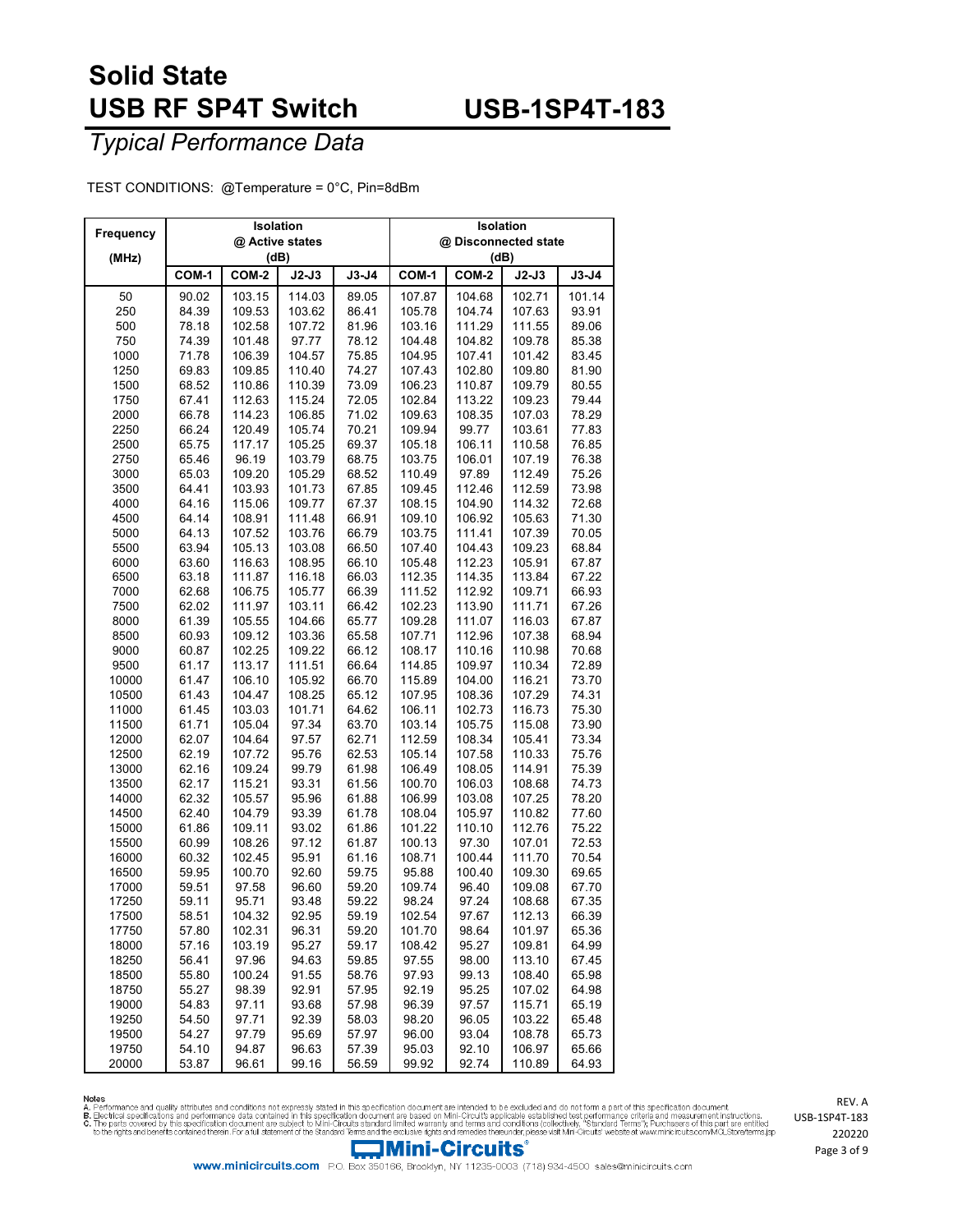## **USB-1SP4T-183**

*Typical Performance Data*

| TEST CONDITIONS: @Temperature = +25°C, Pin=8dBm |  |  |
|-------------------------------------------------|--|--|
|-------------------------------------------------|--|--|

| Frequency      | <b>Insertion Loss</b> |              |              |              |  |  |  |  |  |
|----------------|-----------------------|--------------|--------------|--------------|--|--|--|--|--|
| (MHz)          |                       |              | (dB)         |              |  |  |  |  |  |
|                | COM-J1                | COM-J2       | COM-J3       | COM-J4       |  |  |  |  |  |
| 50             | 1.43                  | 1.43         | 1.43         | 1.43         |  |  |  |  |  |
| 250            | 1.64                  | 1.64         | 1.64         | 1.64         |  |  |  |  |  |
| 500            | 1.80                  | 1.81         | 1.81         | 1.81         |  |  |  |  |  |
| 750            | 1.93                  | 1.93         | 1.94         | 1.94         |  |  |  |  |  |
| 1000           | 2.07                  | 2.07         | 2.07         | 2.07         |  |  |  |  |  |
| 1250           | 2.13                  | 2.13         | 2.13         | 2.13         |  |  |  |  |  |
| 1500           | 2.19                  | 2.19         | 2.19         | 2.20         |  |  |  |  |  |
| 1750           | 2.24                  | 2.23         | 2.24         | 2.24         |  |  |  |  |  |
| 2000<br>2250   | 2.27<br>2.30          | 2.27<br>2.30 | 2.27<br>2.31 | 2.27<br>2.31 |  |  |  |  |  |
|                | 2.35                  | 2.36         | 2.36         | 2.36         |  |  |  |  |  |
| 2500<br>2750   | 2.40                  | 2.40         | 2.41         | 2.41         |  |  |  |  |  |
| 3000           | 2.46                  | 2.46         | 2.46         | 2.47         |  |  |  |  |  |
| 3500           | 2.55                  | 2.55         | 2.56         | 2.56         |  |  |  |  |  |
| 4000           | 2.63                  | 2.63         | 2.64         | 2.64         |  |  |  |  |  |
| 4500           | 2.71                  | 2.71         | 2.72         | 2.71         |  |  |  |  |  |
| 5000           | 2.79                  | 2.79         | 2.80         | 2.79         |  |  |  |  |  |
| 5500           | 2.84                  | 2.85         | 2.86         | 2.85         |  |  |  |  |  |
| 6000           | 2.91                  | 2.92         | 2.93         | 2.93         |  |  |  |  |  |
| 6500           | 2.98                  | 2.98         | 3.00         | 2.99         |  |  |  |  |  |
| 7000           | 3.06                  | 3.06         | 3.07         | 3.07         |  |  |  |  |  |
| 7500           | 3.18                  | 3.18         | 3.19         | 3.19         |  |  |  |  |  |
| 8000           | 3.26                  | 3.27         | 3.29         | 3.27         |  |  |  |  |  |
| 8500           | 3.31                  | 3.34         | 3.36         | 3.32         |  |  |  |  |  |
| 9000           | 3.36                  | 3.38         | 3.40         | 3.38         |  |  |  |  |  |
| 9500           | 3.42                  | 3.44         | 3.45         | 3.43         |  |  |  |  |  |
| 10000          | 3.49<br>3.57          | 3.52<br>3.61 | 3.52<br>3.62 | 3.49<br>3.59 |  |  |  |  |  |
| 10500          | 3.69                  | 3.72         | 3.72         | 3.73         |  |  |  |  |  |
| 11000<br>11500 | 3.82                  | 3.82         | 3.82         | 3.84         |  |  |  |  |  |
| 12000          | 3.89                  | 3.89         | 3.89         | 3.90         |  |  |  |  |  |
| 12500          | 3.90                  | 3.92         | 3.92         | 3.91         |  |  |  |  |  |
| 13000          | 3.95                  | 3.97         | 3.98         | 3.98         |  |  |  |  |  |
| 13500          | 4.05                  | 4.07         | 4.07         | 4.08         |  |  |  |  |  |
| 14000          | 4.13                  | 4.16         | 4.16         | 4.13         |  |  |  |  |  |
| 14500          | 4.18                  | 4.22         | 4.24         | 4.19         |  |  |  |  |  |
| 15000          | 4.22                  | 4.26         | 4.29         | 4.24         |  |  |  |  |  |
| 15500          | 4.29                  | 4.33         | 4.34         | 4.32         |  |  |  |  |  |
| 16000          | 4.36                  | 4.41         | 4.42         | 4.40         |  |  |  |  |  |
| 16500          | 4.44                  | 4.49         | 4.51         | 4.51         |  |  |  |  |  |
| 17000          | 4.55                  | 4.61         | 4.60         | 4.62         |  |  |  |  |  |
| 17250          | 4.58                  | 4.64         | 4.62         | 4.64         |  |  |  |  |  |
| 17500          | 4.61                  | 4.67         | 4.65         | 4.66         |  |  |  |  |  |
| 17750          | 4.64                  | 4.69<br>4.77 | 4.67<br>4.72 | 4.68<br>4.75 |  |  |  |  |  |
| 18000          | 4.71<br>4.79          | 4.85         | 4.77         | 4.82         |  |  |  |  |  |
| 18250<br>18500 | 4.85                  | 4.92         | 4.82         | 4.87         |  |  |  |  |  |
| 18750          | 4.87                  | 4.96         | 4.86         | 4.89         |  |  |  |  |  |
| 19000          | 4.88                  | 4.97         | 4.89         | 4.90         |  |  |  |  |  |
| 19250          | 4.88                  | 4.97         | 4.91         | 4.91         |  |  |  |  |  |
| 19500          | 4.89                  | 4.98         | 4.96         | 4.93         |  |  |  |  |  |
| 19750          | 4.91                  | 4.99         | 4.99         | 4.95         |  |  |  |  |  |
| 20000          | 4.93                  | 5.01         | 5.04         | 4.98         |  |  |  |  |  |

Notes<br>A. Performance and quality attributes and conditions not expressly stated in this specification document are intended to be excluded and do not form a part of this specification document.<br>B. Beotrical specifications

REV. A USB-1SP4T-183 Page 4 of 9



www.minicircuits.com P.O. Box 350166, Brooklyn, NY 11235-0003 (718) 934-4500 sales@minicircuits.com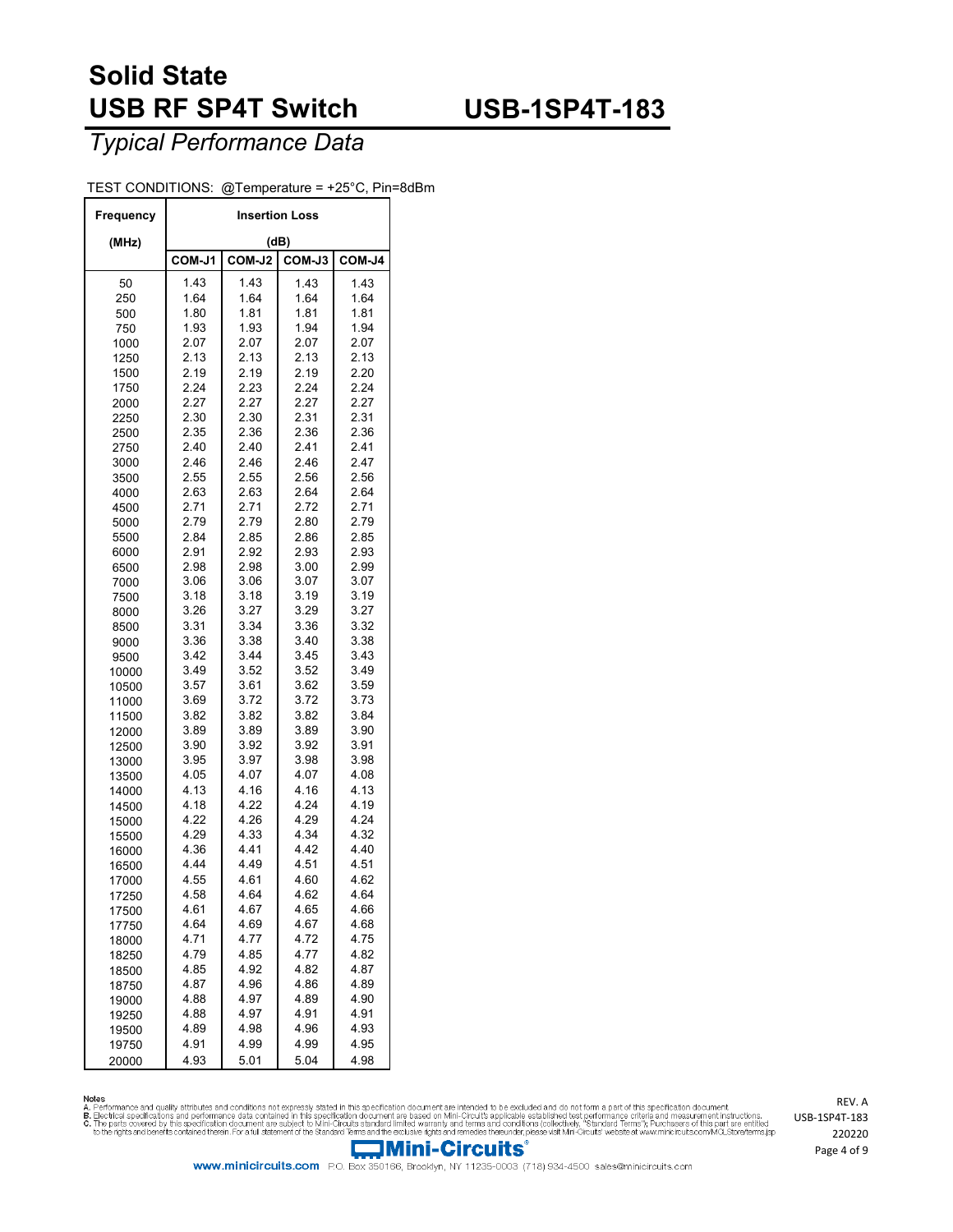## **USB-1SP4T-183**

### *Typical Performance Data*

TEST CONDITIONS: @Temperature = +25°C, Pin=8dBm

| Frequency<br>(MHz) |            |      | VSWR,<br><b>Active Ports</b><br>( : 1) |      |      | VSWR, | <b>Internally Terminated Ports</b><br>( : 1) |      |                |
|--------------------|------------|------|----------------------------------------|------|------|-------|----------------------------------------------|------|----------------|
|                    | <b>COM</b> | J1   | J2                                     | J3   | J4   | J1    | J2                                           | J3   | J <sub>4</sub> |
| 50                 | 1.22       | 1.21 | 1.21                                   | 1.21 | 1.21 | 1.07  | 1.08                                         | 1.10 | 1.10           |
| 250                | 1.18       | 1.16 | 1.16                                   | 1.16 | 1.16 | 1.05  | 1.06                                         | 1.08 | 1.08           |
| 500                | 1.14       | 1.13 | 1.14                                   | 1.13 | 1.13 | 1.06  | 1.06                                         | 1.09 | 1.09           |
| 750                | 1.11       | 1.10 | 1.11                                   | 1.10 | 1.10 | 1.07  | 1.07                                         | 1.09 | 1.10           |
| 1000               | 1.09       | 1.09 | 1.10                                   | 1.09 | 1.09 | 1.08  | 1.07                                         | 1.10 | 1.11           |
| 1250               | 1.09       | 1.10 | 1.10                                   | 1.09 | 1.09 | 1.09  | 1.08                                         | 1.11 | 1.12           |
| 1500               | 1.10       | 1.11 | 1.09                                   | 1.09 | 1.10 | 1.09  | 1.08                                         | 1.11 | 1.12           |
| 1750               | 1.09       | 1.09 | 1.06                                   | 1.06 | 1.07 | 1.09  | 1.08                                         | 1.11 | 1.12           |
| 2000               | 1.06       | 1.04 | 1.02                                   | 1.02 | 1.02 | 1.08  | 1.07                                         | 1.09 | 1.10           |
| 2250               | 1.04       | 1.03 | 1.04                                   | 1.03 | 1.03 | 1.07  | 1.06                                         | 1.08 | 1.09           |
| 2500               | 1.07       | 1.08 | 1.08                                   | 1.08 | 1.08 | 1.06  | 1.04                                         | 1.07 | 1.07           |
| 2750               | 1.10       | 1.12 | 1.12                                   | 1.11 | 1.12 | 1.06  | 1.04                                         | 1.06 | 1.06           |
| 3000               | 1.13       | 1.15 | 1.14                                   | 1.13 | 1.16 | 1.05  | 1.03                                         | 1.06 | 1.05           |
| 3500               | 1.14       | 1.16 | 1.14                                   | 1.15 | 1.17 | 1.04  | 1.02                                         | 1.04 | 1.03           |
| 4000               | 1.13       | 1.12 | 1.11                                   | 1.12 | 1.13 | 1.04  | 1.01                                         | 1.02 | 1.01           |
| 4500               | 1.14       | 1.06 | 1.05                                   | 1.06 | 1.06 | 1.05  | 1.03                                         | 1.01 | 1.03           |
| 5000               | 1.16       | 1.10 | 1.08                                   | 1.07 | 1.08 | 1.08  | 1.05                                         | 1.06 | 1.07           |
| 5500               | 1.07       | 1.09 | 1.08                                   | 1.08 | 1.07 | 1.12  | 1.09                                         | 1.12 | 1.13           |
| 6000               | 1.09       | 1.08 | 1.06                                   | 1.08 | 1.08 | 1.15  | 1.13                                         | 1.17 | 1.18           |
| 6500               | 1.16       | 1.08 | 1.05                                   | 1.07 | 1.07 | 1.18  | 1.15                                         | 1.20 | 1.20           |
| 7000               | 1.15       | 1.15 | 1.11                                   | 1.10 | 1.15 | 1.18  | 1.15                                         | 1.20 | 1.19           |
| 7500               | 1.18       | 1.26 | 1.21                                   | 1.22 | 1.25 | 1.15  | 1.14                                         | 1.18 | 1.16           |
| 8000               | 1.19       | 1.22 | 1.21                                   | 1.24 | 1.21 | 1.12  | 1.12                                         | 1.17 | 1.11           |
| 8500               | 1.15       | 1.11 | 1.15                                   | 1.20 | 1.12 | 1.09  | 1.12                                         | 1.17 | 1.09           |
| 9000               | 1.10       | 1.03 | 1.07                                   | 1.14 | 1.07 | 1.08  | 1.13                                         | 1.18 | 1.10           |
| 9500               | 1.08       | 1.06 | 1.06                                   | 1.08 | 1.01 | 1.09  | 1.14                                         | 1.18 | 1.13           |
| 10000              | 1.12       | 1.15 | 1.19                                   | 1.16 | 1.08 | 1.08  | 1.12                                         | 1.16 | 1.14           |
| 10500              | 1.18       | 1.19 | 1.24                                   | 1.23 | 1.18 | 1.08  | 1.08                                         | 1.13 | 1.16           |
| 11000              | 1.28       | 1.23 | 1.23                                   | 1.22 | 1.26 | 1.12  | 1.08                                         | 1.12 | 1.19           |
| 11500              | 1.30       | 1.30 | 1.24                                   | 1.23 | 1.32 | 1.17  | 1.12                                         | 1.14 | 1.22           |
| 12000              | 1.20       | 1.31 | 1.25                                   | 1.22 | 1.29 | 1.21  | 1.16                                         | 1.17 | 1.23           |
| 12500              | 1.06       | 1.20 | 1.16                                   | 1.14 | 1.18 | 1.23  | 1.18                                         | 1.18 | 1.23           |
| 13000              | 1.11       | 1.15 | 1.10                                   | 1.09 | 1.17 | 1.22  | 1.18                                         | 1.17 | 1.19           |
| 13500              | 1.21       | 1.28 | 1.23                                   | 1.19 | 1.27 | 1.19  | 1.15                                         | 1.15 | 1.13           |
| 14000              | 1.22       | 1.31 | 1.28                                   | 1.26 | 1.25 | 1.14  | 1.12                                         | 1.13 | 1.07           |
| 14500              | 1.17       | 1.24 | 1.24                                   | 1.26 | 1.17 | 1.10  | 1.09                                         | 1.12 | 1.02           |
| 15000              | 1.13       | 1.12 | 1.12                                   | 1.19 | 1.08 | 1.06  | 1.05                                         | 1.10 | 1.03           |
| 15500              | 1.17       | 1.01 | 1.01                                   | 1.09 | 1.02 | 1.01  | 1.01                                         | 1.06 | 1.06           |
| 16000              | 1.19       | 1.04 | 1.04                                   | 1.10 | 1.02 | 1.06  | 1.08                                         | 1.02 | 1.11           |
| 16500              | 1.20       | 1.08 | 1.08                                   | 1.11 | 1.15 | 1.13  | 1.15                                         | 1.07 | 1.16           |
| 17000              | 1.28       | 1.21 | 1.22                                   | 1.16 | 1.25 | 1.19  | 1.21                                         | 1.11 | 1.19           |
| 17250              | 1.26       | 1.20 | 1.22                                   | 1.14 | 1.23 | 1.20  | 1.22                                         | 1.12 | 1.19           |
| 17500              | 1.19       | 1.16 | 1.19                                   | 1.10 | 1.18 | 1.22  | 1.24                                         | 1.13 | 1.19           |
| 17750              | 1.11       | 1.17 | 1.18                                   | 1.07 | 1.17 | 1.23  | 1.25                                         | 1.13 | 1.19           |
| 18000              | 1.13       | 1.25 | 1.26                                   | 1.13 | 1.24 | 1.22  | 1.24                                         | 1.11 | 1.18           |
| 18250              | 1.21       | 1.35 | 1.36                                   | 1.20 | 1.33 | 1.21  | 1.24                                         | 1.10 | 1.16           |
| 18500              | 1.26       | 1.41 | 1.43                                   | 1.24 | 1.37 | 1.19  | 1.22                                         | 1.08 | 1.14           |
| 18750              | 1.26       | 1.41 | 1.44                                   | 1.25 | 1.35 | 1.18  | 1.20                                         | 1.06 | 1.13           |
| 19000              | 1.22       | 1.36 | 1.40                                   | 1.22 | 1.30 | 1.15  | 1.18                                         | 1.04 | 1.11           |
| 19250              | 1.19       | 1.29 | 1.34                                   | 1.20 | 1.24 | 1.12  | 1.15                                         | 1.03 | 1.10           |
| 19500              | 1.18       | 1.23 | 1.29                                   | 1.19 | 1.18 | 1.11  | 1.14                                         | 1.03 | 1.10           |
| 19750              | 1.18       | 1.18 | 1.24                                   | 1.19 | 1.12 | 1.09  | 1.12                                         | 1.04 | 1.10           |
| 20000              | 1.17       | 1.13 | 1.18                                   | 1.20 | 1.07 | 1.07  | 1.12                                         | 1.05 | 1.09           |

Notes<br>A. Performance and quality attributes and conditions not expressly stated in this specification document are intended to be excluded and do not form a part of this specification document.<br>B. Beotrical specifications



www.minicircuits.com P.O. Box 350166, Brooklyn, NY 11235-0003 (718) 934-4500 sales@minicircuits.com

REV. A USB-1SP4T-183 Page 5 of 9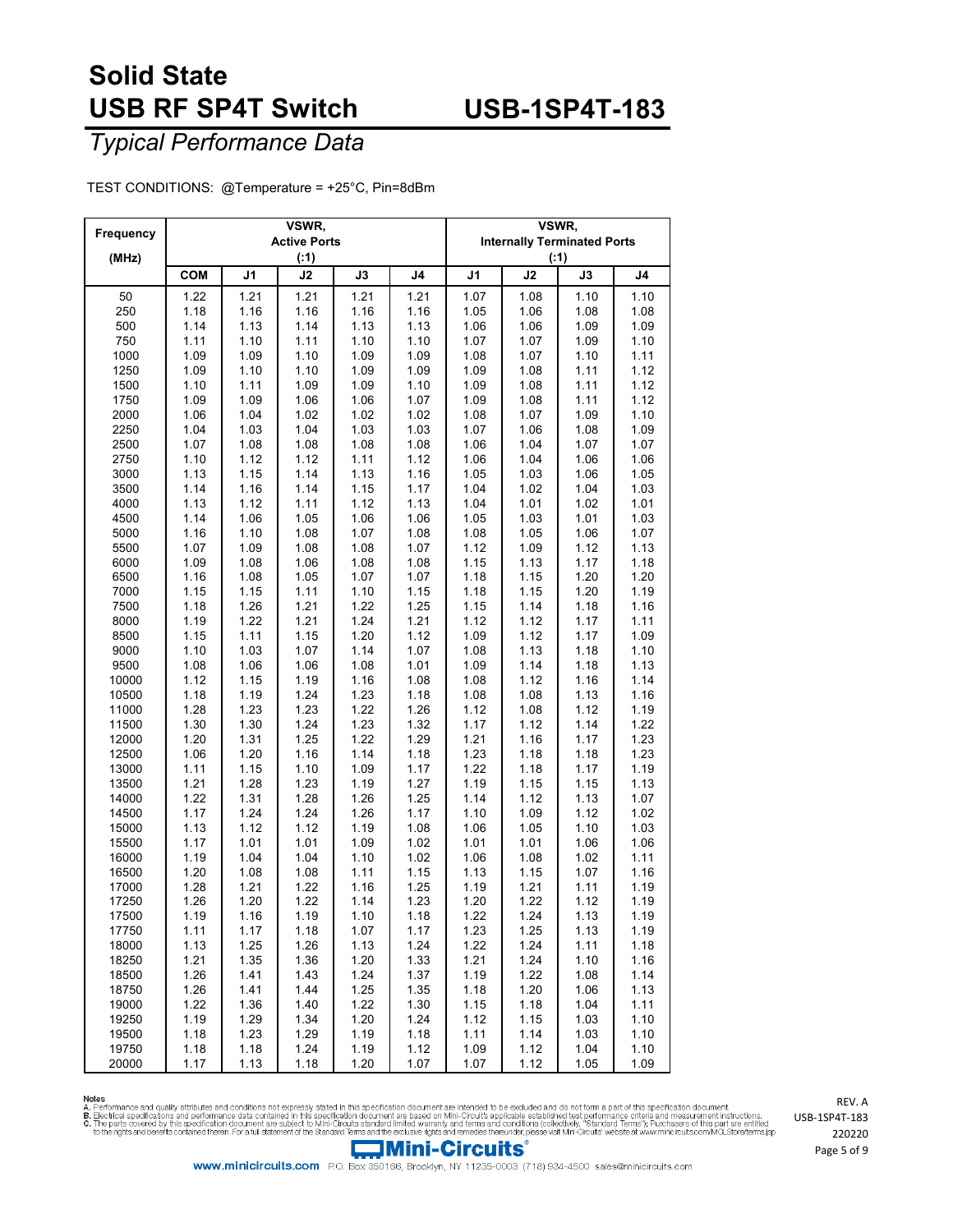## **USB-1SP4T-183**

### *Typical Performance Data*

TEST CONDITIONS: @Temperature = +25°C, Pin=8dBm

| Frequency      |                | Isolation        |                 |                | Isolation            |                  |                  |                |  |
|----------------|----------------|------------------|-----------------|----------------|----------------------|------------------|------------------|----------------|--|
|                |                | @ Active states  |                 |                | @ Disconnected state |                  |                  |                |  |
| (MHz)          |                | (dB)             |                 |                | (dB)                 |                  |                  |                |  |
|                | COM-1          | COM-2            | $J2-J3$         | $J3-J4$        | COM-1                | COM-2            | $J2-J3$          | $J3-J4$        |  |
| 50             | 88.59          | 106.13           | 113.97          | 87.76          | 100.67               | 104.84           | 112.77           | 101.77         |  |
| 250            | 83.42          | 115.54           | 100.28          | 85.42          | 120.01               | 114.45           | 115.55           | 94.72          |  |
| 500            | 77.77          | 117.10           | 106.26          | 81.16          | 103.34               | 107.04           | 103.33           | 89.18          |  |
| 750            | 74.36          | 106.72           | 114.37          | 77.73          | 101.97               | 108.15           | 117.45           | 86.36          |  |
| 1000           | 71.46          | 107.21           | 110.54          | 75.16          | 104.74               | 109.39           | 110.14           | 83.17          |  |
| 1250           | 69.43          | 105.84           | 113.59          | 73.87          | 105.93               | 106.89           | 106.42           | 81.74          |  |
| 1500           | 68.22          | 110.42           | 107.33          | 72.50          | 105.90               | 106.27           | 105.84           | 80.81          |  |
| 1750           | 67.16          | 106.33           | 112.09          | 71.56          | 110.11               | 103.98           | 111.12           | 79.81          |  |
| 2000           | 66.37          | 105.90           | 109.50          | 70.37          | 104.04               | 104.33           | 111.76           | 78.58          |  |
| 2250           | 65.76          | 101.18           | 110.95          | 69.63          | 112.97               | 111.50           | 115.36           | 77.67          |  |
| 2500           | 65.20          | 108.07           | 106.38          | 68.71          | 106.83               | 99.50            | 110.38           | 76.71          |  |
| 2750           | 64.92          | 102.99           | 103.00          | 68.30          | 111.19               | 105.62           | 105.83           | 75.76          |  |
| 3000           | 64.52          | 106.34           | 108.44          | 67.73          | 113.58               | 104.30           | 108.64           | 75.33          |  |
| 3500           | 63.89          | 108.03           | 107.49          | 67.14          | 108.41               | 104.45           | 105.66           | 74.20          |  |
| 4000           | 63.79          | 114.18           | 108.94          | 66.56          | 109.93               | 110.33           | 114.92           | 73.17          |  |
| 4500           | 63.74          | 106.04           | 104.69          | 66.31          | 116.73               | 107.11           | 106.56           | 71.60          |  |
| 5000           | 63.67          | 107.19           | 112.62          | 66.25          | 105.25               | 101.14           | 106.67           | 70.34          |  |
| 5500           | 63.60          | 111.00           | 120.42          | 65.96          | 111.29               | 111.70           | 108.53           | 69.32          |  |
| 6000           | 63.23          | 107.15           | 106.16          | 65.60          | 107.44               | 107.44           | 111.60           | 68.38          |  |
| 6500           | 62.89          | 110.94           | 112.70          | 65.57          | 119.33               | 103.53           | 113.98           | 67.70          |  |
| 7000           | 62.53          | 108.04           | 108.71          | 66.01          | 114.11               | 113.04           | 104.30           | 67.49          |  |
| 7500           | 62.03          | 106.73           | 108.87          | 65.89          | 105.19               | 112.36           | 105.59           | 67.67          |  |
| 8000           | 61.48          | 110.11           | 105.69          | 65.33          | 107.92               | 105.29           | 108.43           | 68.45          |  |
| 8500           | 61.06          | 107.16           | 104.64          | 65.47          | 112.96               | 110.11           | 105.69           | 69.47          |  |
| 9000           | 61.02          | 110.02           | 103.51          | 66.63          | 107.30               | 110.36           | 113.40           | 71.23          |  |
| 9500           | 61.19          | 111.15           | 114.14          | 67.55          | 108.01               | 113.07           | 108.14           | 73.31          |  |
| 10000          | 61.50          | 108.39           | 103.99          | 67.35          | 107.97               | 112.39           | 112.91           | 74.77          |  |
| 10500          | 61.59          | 105.70           | 102.82          | 66.40          | 108.41               | 117.77           | 107.72           | 77.34          |  |
| 11000          | 61.64          | 115.40           | 107.37          | 66.20          | 103.99               | 109.67           | 106.89           | 80.06          |  |
| 11500          | 61.92          | 108.99           | 102.14          | 65.36          | 106.53               | 108.92           | 108.81           | 80.63          |  |
| 12000          | 62.25<br>62.58 | 115.83           | 98.00           | 64.25          | 102.51<br>107.08     | 102.91<br>106.64 | 109.11<br>106.51 | 80.37          |  |
| 12500          |                | 106.66           | 100.45          | 63.84          |                      |                  |                  | 84.05          |  |
| 13000          | 62.64          | 100.21           | 97.18           | 63.48          | 105.39               | 110.29           | 102.34           | 83.45<br>79.44 |  |
| 13500<br>14000 | 62.75<br>62.96 | 103.39<br>108.83 | 102.59<br>97.56 | 63.04<br>63.27 | 99.62<br>104.95      | 105.09<br>106.05 | 115.73<br>112.86 | 79.71          |  |
| 14500          | 63.16          | 107.79           | 95.18           | 63.03          | 106.09               | 107.23           | 103.36           | 77.03          |  |
| 15000          | 62.68          | 104.04           | 96.04           | 63.04          | 104.02               | 106.32           | 110.91           | 74.66          |  |
| 15500          | 61.91          | 104.13           | 97.96           | 62.97          | 104.88               | 104.17           | 104.88           | 72.35          |  |
| 16000          | 61.12          | 100.77           | 97.70           | 62.10          | 102.52               | 97.96            | 107.70           | 70.78          |  |
| 16500          | 60.70          | 103.32           | 97.31           | 60.63          | 97.97                | 101.30           | 104.83           | 69.96          |  |
| 17000          | 60.22          | 98.40            | 96.73           | 60.36          | 105.37               | 96.98            | 105.36           | 68.60          |  |
| 17250          | 59.72          | 103.04           | 97.56           | 60.43          | 102.31               | 101.09           | 110.97           | 68.57          |  |
| 17500          | 59.14          | 104.23           | 99.04           | 60.34          | 103.02               | 99.39            | 111.49           | 67.49          |  |
| 17750          | 58.42          | 114.05           | 97.97           | 60.45          | 99.48                | 109.56           | 101.98           | 66.43          |  |
| 18000          | 57.72          | 100.86           | 97.02           | 60.31          | 107.32               | 97.85            | 109.21           | 66.15          |  |
| 18250          | 57.10          | 96.01            | 94.63           | 61.10          | 103.45               | 96.38            | 104.79           | 69.10          |  |
| 18500          | 56.45          | 98.98            | 97.94           | 59.94          | 100.04               | 97.01            | 105.28           | 67.64          |  |
| 18750          | 55.88          | 97.84            | 93.80           | 59.22          | 95.53                | 95.46            | 103.87           | 66.43          |  |
| 19000          | 55.41          | 97.41            | 96.49           | 59.46          | 98.93                | 96.27            | 104.50           | 67.07          |  |
| 19250          | 55.10          | 99.60            | 96.21           | 59.64          | 97.61                | 99.33            | 113.22           | 67.79          |  |
| 19500          | 54.87          | 97.01            | 100.35          | 59.27          | 95.93                | 93.64            | 102.94           | 67.68          |  |
| 19750          | 54.68          | 102.64           | 97.74           | 58.40          | 99.07                | 94.81            | 112.25           | 67.29          |  |
| 20000          | 54.46          | 94.67            | 101.31          | 57.59          | 95.63                | 93.10            | 107.59           | 66.59          |  |

Notes<br>A. Performance and quality attributes and conditions not expressly stated in this specification document are intended to be excluded and do not form a part of this specification document.<br>B. Beotrical specifications



REV. A USB-1SP4T-183 Page 6 of 9

www.minicircuits.com P.O. Box 350166, Brooklyn, NY 11235-0003 (718) 934-4500 sales@minicircuits.com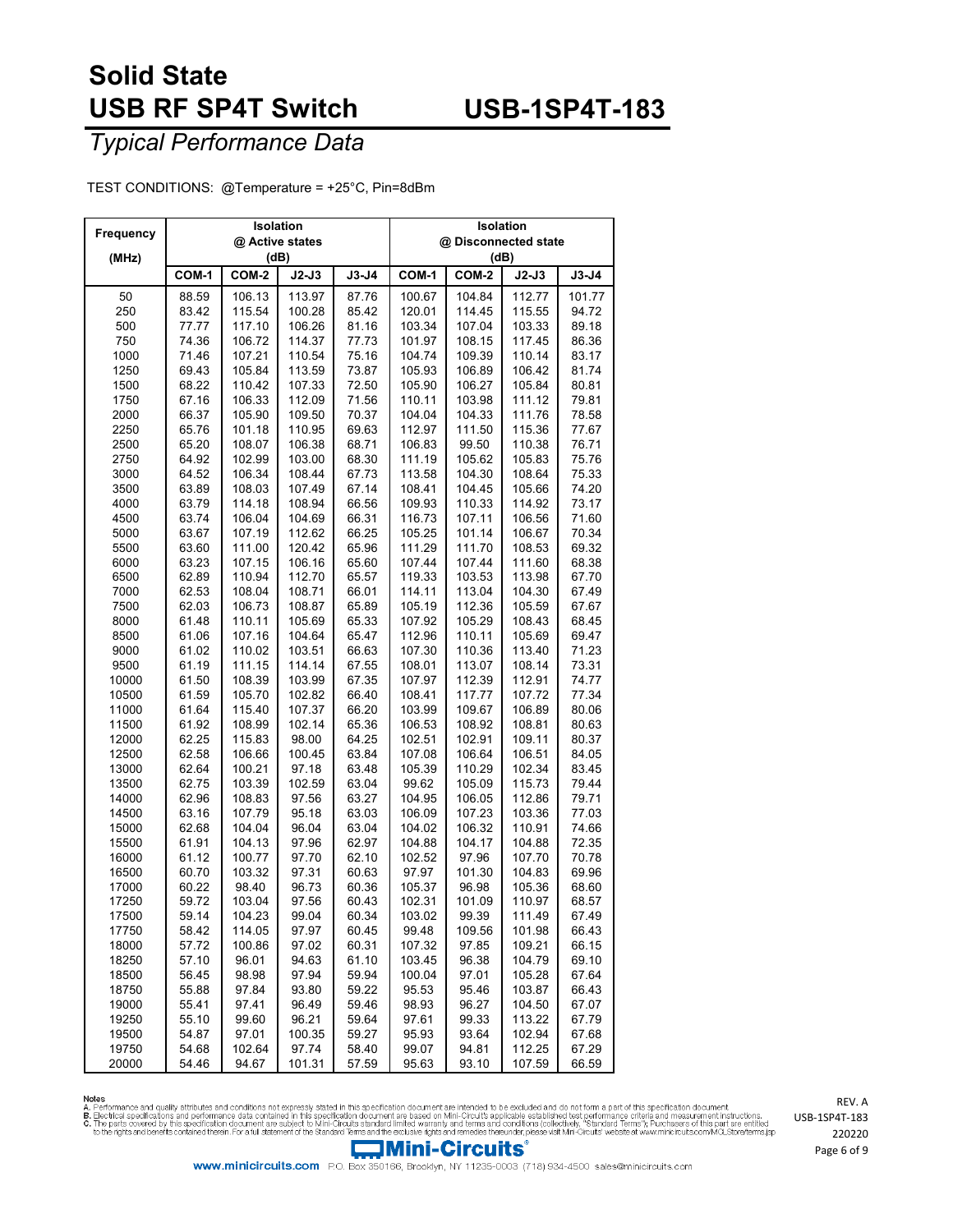## **USB-1SP4T-183**

#### *Typical Performance Data*

#### TEST CONDITIONS: @Temperature = +50°C, Pin=8dBm

| Frequency      | <b>Insertion Loss</b> |              |              |              |  |  |  |  |
|----------------|-----------------------|--------------|--------------|--------------|--|--|--|--|
| (MHz)          |                       |              | (dB)         |              |  |  |  |  |
|                | COM-J1                | COM-J2       | COM-J3       | COM-J4       |  |  |  |  |
| 50             | 1.50                  | 1.50         | 1.50         | 1.50         |  |  |  |  |
| 250            | 1.71                  | 1.71         | 1.71         | 1.71         |  |  |  |  |
| 500            | 1.88                  | 1.88         | 1.88         | 1.88         |  |  |  |  |
| 750            | 2.01                  | 2.01         | 2.01         | 2.01         |  |  |  |  |
| 1000           | 2.15                  | 2.15         | 2.15         | 2.14         |  |  |  |  |
| 1250           | 2.21                  | 2.21         | 2.21         | 2.21         |  |  |  |  |
| 1500<br>1750   | 2.28<br>2.33          | 2.28<br>2.32 | 2.28<br>2.32 | 2.28<br>2.32 |  |  |  |  |
| 2000           | 2.36                  | 2.36         | 2.36         | 2.35         |  |  |  |  |
| 2250           | 2.40                  | 2.39         | 2.40         | 2.39         |  |  |  |  |
| 2500           | 2.44                  | 2.44         | 2.45         | 2.44         |  |  |  |  |
| 2750           | 2.50                  | 2.49         | 2.50         | 2.49         |  |  |  |  |
| 3000           | 2.55                  | 2.55         | 2.55         | 2.55         |  |  |  |  |
| 3500           | 2.65                  | 2.64         | 2.65         | 2.65         |  |  |  |  |
| 4000           | 2.73                  | 2.73         | 2.74         | 2.73         |  |  |  |  |
| 4500           | 2.81                  | 2.81         | 2.82         | 2.81         |  |  |  |  |
| 5000           | 2.89                  | 2.89         | 2.90         | 2.89         |  |  |  |  |
| 5500           | 2.95                  | 2.95         | 2.96         | 2.95         |  |  |  |  |
| 6000           | 3.02                  | 3.02         | 3.04         | 3.02         |  |  |  |  |
| 6500           | 3.09                  | 3.08         | 3.10         | 3.08         |  |  |  |  |
| 7000           | 3.17                  | 3.16         | 3.17         | 3.17         |  |  |  |  |
| 7500           | 3.29                  | 3.28         | 3.29         | 3.29         |  |  |  |  |
| 8000           | 3.38                  | 3.38         | 3.40         | 3.37         |  |  |  |  |
| 8500           | 3.43                  | 3.45         | 3.47         | 3.43         |  |  |  |  |
| 9000           | 3.49                  | 3.50         | 3.52         | 3.49         |  |  |  |  |
| 9500           | 3.54                  | 3.55         | 3.57         | 3.54         |  |  |  |  |
| 10000          | 3.61<br>3.70          | 3.63<br>3.73 | 3.64<br>3.74 | 3.60<br>3.70 |  |  |  |  |
| 10500          | 3.83                  | 3.84         | 3.85         | 3.85         |  |  |  |  |
| 11000<br>11500 | 3.96                  | 3.95         | 3.96         | 3.97         |  |  |  |  |
| 12000          | 4.04                  | 4.02         | 4.03         | 4.03         |  |  |  |  |
| 12500          | 4.05                  | 4.05         | 4.07         | 4.05         |  |  |  |  |
| 13000          | 4.10                  | 4.10         | 4.12         | 4.11         |  |  |  |  |
| 13500          | 4.20                  | 4.21         | 4.22         | 4.21         |  |  |  |  |
| 14000          | 4.28                  | 4.30         | 4.31         | 4.27         |  |  |  |  |
| 14500          | 4.34                  | 4.36         | 4.39         | 4.33         |  |  |  |  |
| 15000          | 4.38                  | 4.41         | 4.44         | 4.39         |  |  |  |  |
| 15500          | 4.45                  | 4.47         | 4.49         | 4.46         |  |  |  |  |
| 16000          | 4.52                  | 4.56         | 4.58         | 4.55         |  |  |  |  |
| 16500          | 4.61                  | 4.64         | 4.67         | 4.66         |  |  |  |  |
| 17000          | 4.72                  | 4.76         | 4.76         | 4.77         |  |  |  |  |
| 17250          | 4.75                  | 4.79         | 4.78         | 4.79         |  |  |  |  |
| 17500          | 4.78<br>4.81          | 4.82         | 4.81         | 4.81         |  |  |  |  |
| 17750          | 4.89                  | 4.85<br>4.93 | 4.83<br>4.89 | 4.84<br>4.91 |  |  |  |  |
| 18000          | 4.96                  | 5.00         | 4.93         | 4.97         |  |  |  |  |
| 18250<br>18500 | 5.02                  | 5.07         | 4.98         | 5.02         |  |  |  |  |
| 18750          | 5.04                  | 5.10         | 5.02         | 5.04         |  |  |  |  |
| 19000          | 5.05                  | 5.12         | 5.05         | 5.05         |  |  |  |  |
| 19250          | 5.05                  | 5.12         | 5.08         | 5.06         |  |  |  |  |
| 19500          | 5.07                  | 5.14         | 5.12         | 5.08         |  |  |  |  |
| 19750          | 5.08                  | 5.15         | 5.16         | 5.10         |  |  |  |  |
| 20000          | 5.11                  | 5.17         | 5.20         | 5.13         |  |  |  |  |

Notes<br>A. Performance and quality attributes and conditions not expressly stated in this specification document are intended to be excluded and do not form a part of this specification document.<br>B. Beotrical specifications

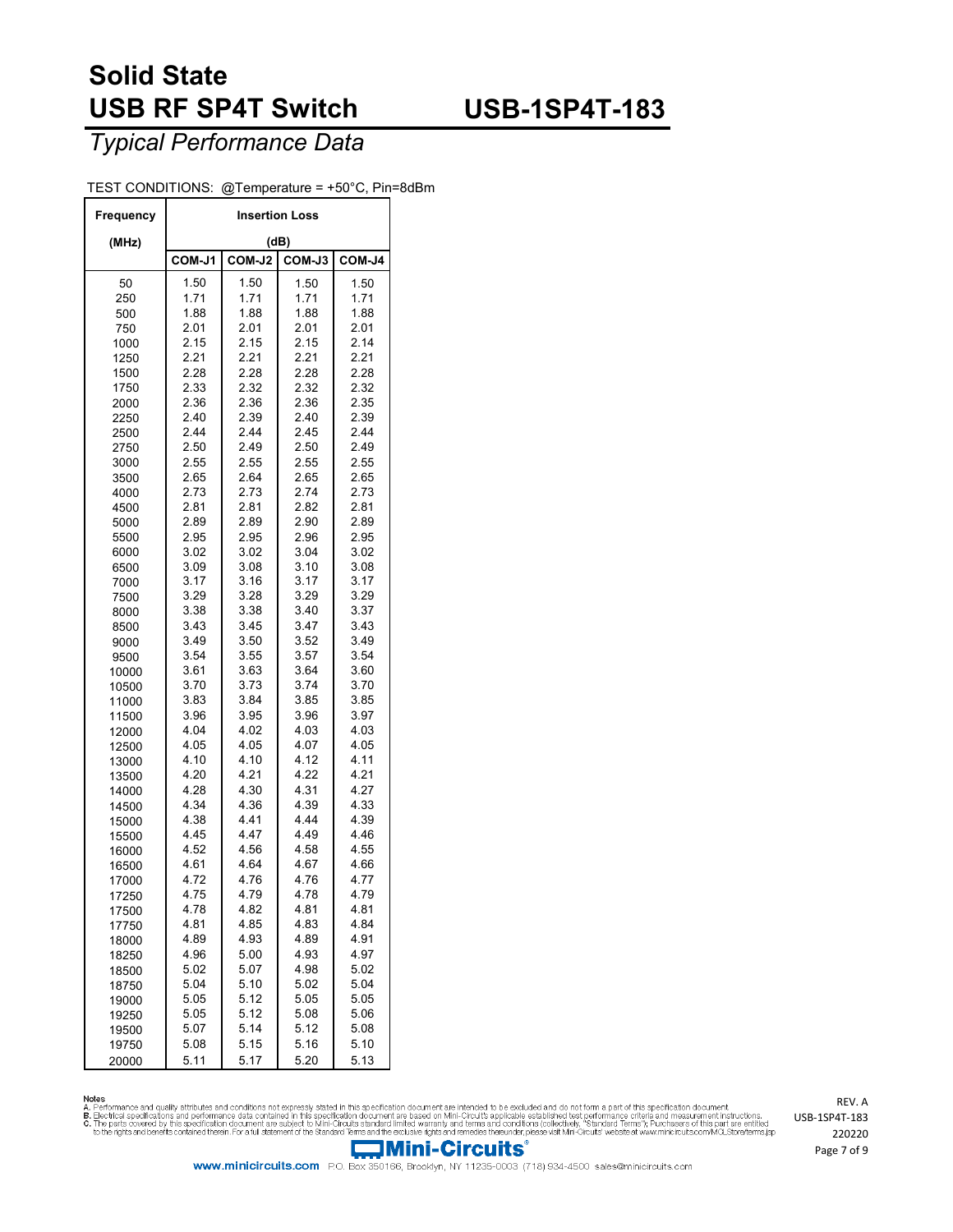## **USB-1SP4T-183**

*Typical Performance Data*

TEST CONDITIONS: @Temperature = +50°C, Pin=8dBm

| Frequency      |              |              | VSWR,               |               | VSWR,          |                                              |              |                |              |  |
|----------------|--------------|--------------|---------------------|---------------|----------------|----------------------------------------------|--------------|----------------|--------------|--|
|                |              |              | <b>Active Ports</b> |               |                | <b>Internally Terminated Ports</b><br>( : 1) |              |                |              |  |
| (MHz)          |              |              | ( : 1)<br>J2        |               |                | J2                                           | J3           | J <sub>4</sub> |              |  |
|                | <b>COM</b>   | J1           |                     | $\mathsf{J3}$ | J <sub>4</sub> | J1                                           |              |                |              |  |
| 50<br>250      | 1.24<br>1.20 | 1.23<br>1.17 | 1.23<br>1.17        | 1.23<br>1.17  | 1.23<br>1.17   | 1.07<br>1.05                                 | 1.08<br>1.06 | 1.10<br>1.08   | 1.10<br>1.08 |  |
| 500            | 1.16         | 1.14         | 1.15                | 1.14          | 1.14           | 1.05                                         | 1.06         | 1.08           | 1.08         |  |
| 750            | 1.12         | 1.11         | 1.12                | 1.11          | 1.11           | 1.07                                         | 1.07         | 1.09           | 1.09         |  |
| 1000           | 1.09         | 1.10         | 1.11                | 1.09          | 1.09           | 1.07                                         | 1.07         | 1.10           | 1.10         |  |
| 1250           | 1.09         | 1.10         | 1.10                | 1.09          | 1.09           | 1.08                                         | 1.08         | 1.11           | 1.11         |  |
| 1500           | 1.10         | 1.10         | 1.09                | 1.08          | 1.09           | 1.09                                         | 1.08         | 1.11           | 1.12         |  |
| 1750           | 1.09         | 1.08         | 1.06                | 1.06          | 1.07           | 1.09                                         | 1.08         | 1.11           | 1.11         |  |
| 2000           | 1.06         | 1.04         | 1.01                | 1.02          | 1.02           | 1.08                                         | 1.07         | 1.09           | 1.10         |  |
| 2250           | 1.05         | 1.03         | 1.04                | 1.03          | 1.03           | 1.07                                         | 1.06         | 1.08           | 1.09         |  |
| 2500           | 1.07         | 1.08         | 1.09                | 1.08          | 1.09           | 1.06                                         | 1.05         | 1.07           | 1.08         |  |
| 2750           | 1.11         | 1.12         | 1.12                | 1.12          | 1.13           | 1.06                                         | 1.04         | 1.06           | 1.06         |  |
| 3000           | 1.13         | 1.16         | 1.15                | 1.14          | 1.16           | 1.05                                         | 1.03         | 1.05           | 1.05         |  |
| 3500<br>4000   | 1.15<br>1.14 | 1.17<br>1.13 | 1.15<br>1.11        | 1.16<br>1.13  | 1.18<br>1.14   | 1.04<br>1.04                                 | 1.02<br>1.02 | 1.04<br>1.02   | 1.03<br>1.00 |  |
| 4500           | 1.15         | 1.07         | 1.06                | 1.06          | 1.07           | 1.06                                         | 1.03         | 1.02           | 1.03         |  |
| 5000           | 1.16         | 1.10         | 1.08                | 1.07          | 1.08           | 1.08                                         | 1.06         | 1.06           | 1.08         |  |
| 5500           | 1.07         | 1.09         | 1.08                | 1.08          | 1.07           | 1.12                                         | 1.10         | 1.12           | 1.13         |  |
| 6000           | 1.09         | 1.08         | 1.06                | 1.08          | 1.08           | 1.15                                         | 1.13         | 1.17           | 1.18         |  |
| 6500           | 1.17         | 1.08         | 1.04                | 1.07          | 1.07           | 1.18                                         | 1.15         | 1.20           | 1.20         |  |
| 7000           | 1.15         | 1.15         | 1.11                | 1.10          | 1.15           | 1.18                                         | 1.15         | 1.20           | 1.19         |  |
| 7500           | 1.18         | 1.26         | 1.22                | 1.22          | 1.25           | 1.15                                         | 1.14         | 1.18           | 1.16         |  |
| 8000           | 1.19         | 1.23         | 1.21                | 1.24          | 1.22           | 1.12                                         | 1.12         | 1.16           | 1.11         |  |
| 8500           | 1.15         | 1.11         | 1.15                | 1.20          | 1.12           | 1.09                                         | 1.11         | 1.16           | 1.08         |  |
| 9000           | 1.10         | 1.03         | 1.07                | 1.13          | 1.06           | 1.08                                         | 1.12         | 1.18           | 1.10         |  |
| 9500           | 1.08         | 1.06         | 1.06                | 1.07          | 1.01           | 1.08                                         | 1.13         | 1.18           | 1.12         |  |
| 10000<br>10500 | 1.11<br>1.18 | 1.16<br>1.20 | 1.19<br>1.25        | 1.16<br>1.23  | 1.08<br>1.18   | 1.07<br>1.07                                 | 1.11<br>1.08 | 1.15<br>1.12   | 1.14<br>1.16 |  |
| 11000          | 1.28         | 1.23         | 1.23                | 1.23          | 1.27           | 1.11                                         | 1.08         | 1.12           | 1.19         |  |
| 11500          | 1.31         | 1.30         | 1.26                | 1.24          | 1.33           | 1.17                                         | 1.13         | 1.15           | 1.23         |  |
| 12000          | 1.20         | 1.32         | 1.26                | 1.23          | 1.31           | 1.21                                         | 1.17         | 1.17           | 1.24         |  |
| 12500          | 1.06         | 1.21         | 1.17                | 1.15          | 1.20           | 1.24                                         | 1.19         | 1.18           | 1.23         |  |
| 13000          | 1.11         | 1.15         | 1.11                | 1.09          | 1.18           | 1.22                                         | 1.18         | 1.16           | 1.19         |  |
| 13500          | 1.20         | 1.28         | 1.23                | 1.19          | 1.27           | 1.19                                         | 1.15         | 1.15           | 1.13         |  |
| 14000          | 1.21         | 1.32         | 1.28                | 1.26          | 1.25           | 1.15                                         | 1.12         | 1.14           | 1.07         |  |
| 14500          | 1.16         | 1.25         | 1.24                | 1.26          | 1.17           | 1.11                                         | 1.09         | 1.12           | 1.02         |  |
| 15000<br>15500 | 1.12<br>1.17 | 1.13<br>1.01 | 1.13<br>1.01        | 1.19<br>1.09  | 1.08<br>1.03   | 1.06<br>1.02                                 | 1.05<br>1.01 | 1.10<br>1.06   | 1.03<br>1.07 |  |
| 16000          | 1.19         | 1.03         | 1.04                | 1.09          | 1.03           | 1.06                                         | 1.08         | 1.03           | 1.12         |  |
| 16500          | 1.20         | 1.08         | 1.09                | 1.11          | 1.15           | 1.13                                         | 1.15         | 1.07           | 1.16         |  |
| 17000          | 1.28         | 1.21         | 1.22                | 1.16          | 1.25           | 1.19                                         | 1.21         | 1.11           | 1.19         |  |
| 17250          | 1.26         | 1.21         | 1.23                | 1.15          | 1.24           | 1.21                                         | 1.23         | 1.12           | 1.19         |  |
| 17500          | 1.20         | 1.17         | 1.19                | 1.10          | 1.19           | 1.22                                         | 1.24         | 1.12           | 1.19         |  |
| 17750          | 1.11         | 1.17         | 1.18                | 1.07          | 1.17           | 1.23                                         | 1.25         | 1.12           | 1.18         |  |
| 18000          | 1.13         | 1.25         | 1.26                | 1.13          | 1.24           | 1.23                                         | 1.24         | 1.11           | 1.17         |  |
| 18250          | 1.20         | 1.35         | 1.36                | 1.20          | 1.32           | 1.22                                         | 1.24         | 1.10           | 1.16         |  |
| 18500          | 1.25         | 1.40         | 1.42                | 1.23          | 1.36           | 1.19                                         | 1.21         | 1.08           | 1.13         |  |
| 18750<br>19000 | 1.24         | 1.40         | 1.43                | 1.24          | 1.34           | 1.18                                         | 1.20         | 1.06           | 1.12         |  |
| 19250          | 1.21<br>1.18 | 1.35<br>1.29 | 1.39<br>1.34        | 1.22<br>1.20  | 1.29<br>1.23   | 1.15<br>1.13                                 | 1.17<br>1.15 | 1.04<br>1.03   | 1.11<br>1.10 |  |
| 19500          | 1.18         | 1.24         | 1.29                | 1.20          | 1.18           | 1.11                                         | 1.14         | 1.04           | 1.10         |  |
| 19750          | 1.18         | 1.18         | 1.24                | 1.19          | 1.12           | 1.09                                         | 1.13         | 1.04           | 1.10         |  |
| 20000          | 1.17         | 1.14         | 1.19                | 1.20          | 1.07           | 1.08                                         | 1.12         | 1.05           | 1.09         |  |

Notes<br>A. Performance and quality attributes and conditions not expressly stated in this specification document are intended to be excluded and do not form a part of this specification document.<br>B. Beotrical specifications



www.minicircuits.com P.O. Box 350166, Brooklyn, NY 11235-0003 (718) 934-4500 sales@minicircuits.com

REV. A USB-1SP4T-183 Page 8 of 9